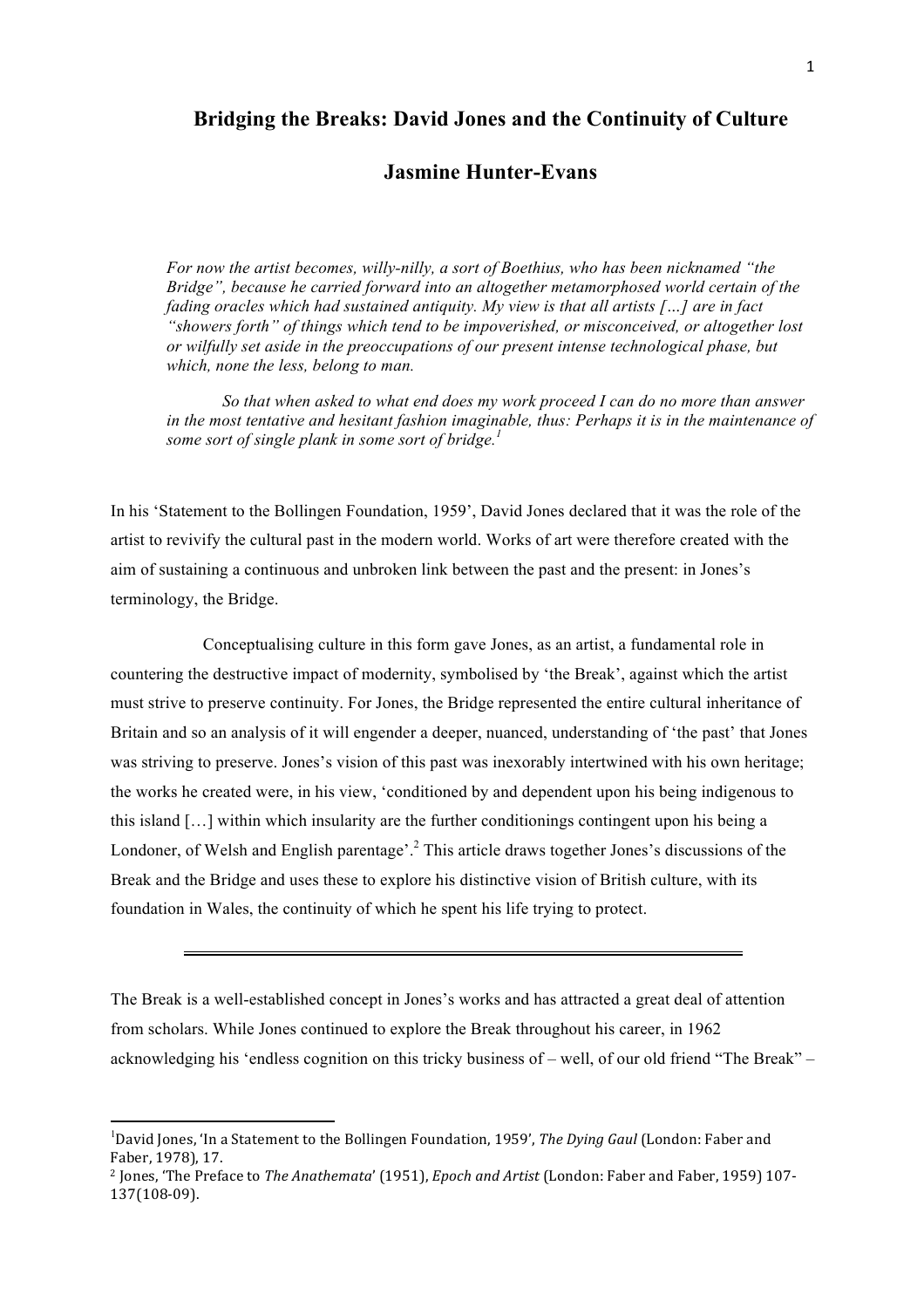the endless ramifications of which seem *more and more* difficult to determine',<sup>3</sup> the best description is to be found in the 'Preface to *The Anathemata*':

. . . most now see that in the nineteenth century, Western Man moved across a rubicon which, if as unseen as the 38<sup>th</sup> Parallel, seems to have been as definitive as the Styx. That much is I think generally appreciated. […]

When in the 'twenties we spoke of this Break it was always with reference to some manifestation of this dilemma *vis-à-vis* the arts – and of religion also, but only in so far as religion has to do with signs, just as have the arts.

That is to say our Break had reference to something which was affecting the entire world of sacrament and sign […] owing to the turn civilization had taken, affecting signs in general and the whole notion and concept of sign.<sup>4</sup>

The establishment of this 'phenomenon' has been linked by critics to various writers including William Morris, Hilaire Belloc and Eric Gill, with Jones himself seeing similarities between his Break and the transition from a young Culture to a declining Civilisation in the works of Oswald Spengler.<sup>5</sup> In whatever form, the Break symbolises the segregation of the cultural, religious, traditional past from the mechanised, industrial, capitalist, commercial and secular society of the modern world.<sup>6</sup> Jones. in

<u> 1989 - Jan Samuel Barbara, margaret e</u>

<sup>&</sup>lt;sup>3</sup> Jones, 'Letter to Harman Grisewood 7<sup>th</sup> March 1962' in *Dai Great Coat: A Self Portrait of David Jones in his* Letters, ed. René Hague (London: Faber and Faber, 1980), 186-88 (186). For others examples see, 'Letter to Harman Grisewood 12<sup>th</sup> March 1960' in *Dai Greatcoat Papers: CD2/7* David Jones Papers, National Library of Wales; 'Letter to Harman Grisewood  $22<sup>nd</sup>$  of May 1962', in 1980, 188-192 (191); 'Letter to Harman Grisewood MCMLXVII' in *Letters to Friends: CF1/16* David Jones Papers, National Library of Wales, 36-38.

<sup>&</sup>lt;sup>4</sup> Iones. 'The Preface to *The Anathemata'* (1951), in 1959, 113-14.

<sup>5</sup> See, Colin Wilcockson, 'David Jones and "The Break", *Agenda: Special Issue on Myth* Vol. 15 Nos. 2-3 (Summer-Autumn 1977), 126-131 (126-27; 130-31); Hague, 'Note on the Break' in 1980, 192; Jones wrote in a letter of March 1973, 'I think Spengler's distinction between a "culture" and a "civilization", for all its complexities in any given case, is a much neglected notion; in a sense it corresponds to or has affinity with the business of what we used to call "The Break"': quoted in Jonathan Miles, *Backgrounds to David Jones: A Study in Sources and Drafts* (Cardiff: University of Wales Press, 1990), 55. Similar reconstructions of cultural breaks were also expressed by Jones's contemporaries in works Jones read, in particular by Christopher Dawson. See, *Progress and Religion: an historical enguiry* (London: Sheed and Ward, 1929), 173; 215; *Medieval Essays* (London: Sheed and Ward, 1953), 28; 30; 40; 54; for one example, Dawson stated 'so for me the last year of the century was indeed the end of an age and marked a break in the unity and continuity of my experience', in 'Tradition and Inheritance: I. Wales and Wessex' The Wind and the *Rain* Vol. V, No. 4 (Spring 1949), 210-17 (218).

 $6$  For examples of two descriptions by critics see, Wilcockson 1977, 127-28: 'I think it probable that the image is of a broken link – and the very length of the chain, stretching back to the earliest traces of man, makes even more appalling the severance of a link in the chain that connects us all in our sharing of the artistic impulse. All men have been declaring  $-$  "showing forth" is the phrase David Jones prefers because of its religious, sacramental implication – the godlike, and God-attesting, ability to create what is beautiful, and to make beautiful what from a purely utilitarian point of view needs only to be serviceable.' Elizabeth Ward, *David Jones Mythmaker* (Manchester: Manchester University Press, 1983), 125: 'Its first and most important element is the belief that contemporary Western civilisation  $is - or was - experience$ cultural crisis of apocalyptic proportions. This belief is despondent upon the separate but, in David Jones's mind, related notions of a "break" between the past and the present, technology having modified the very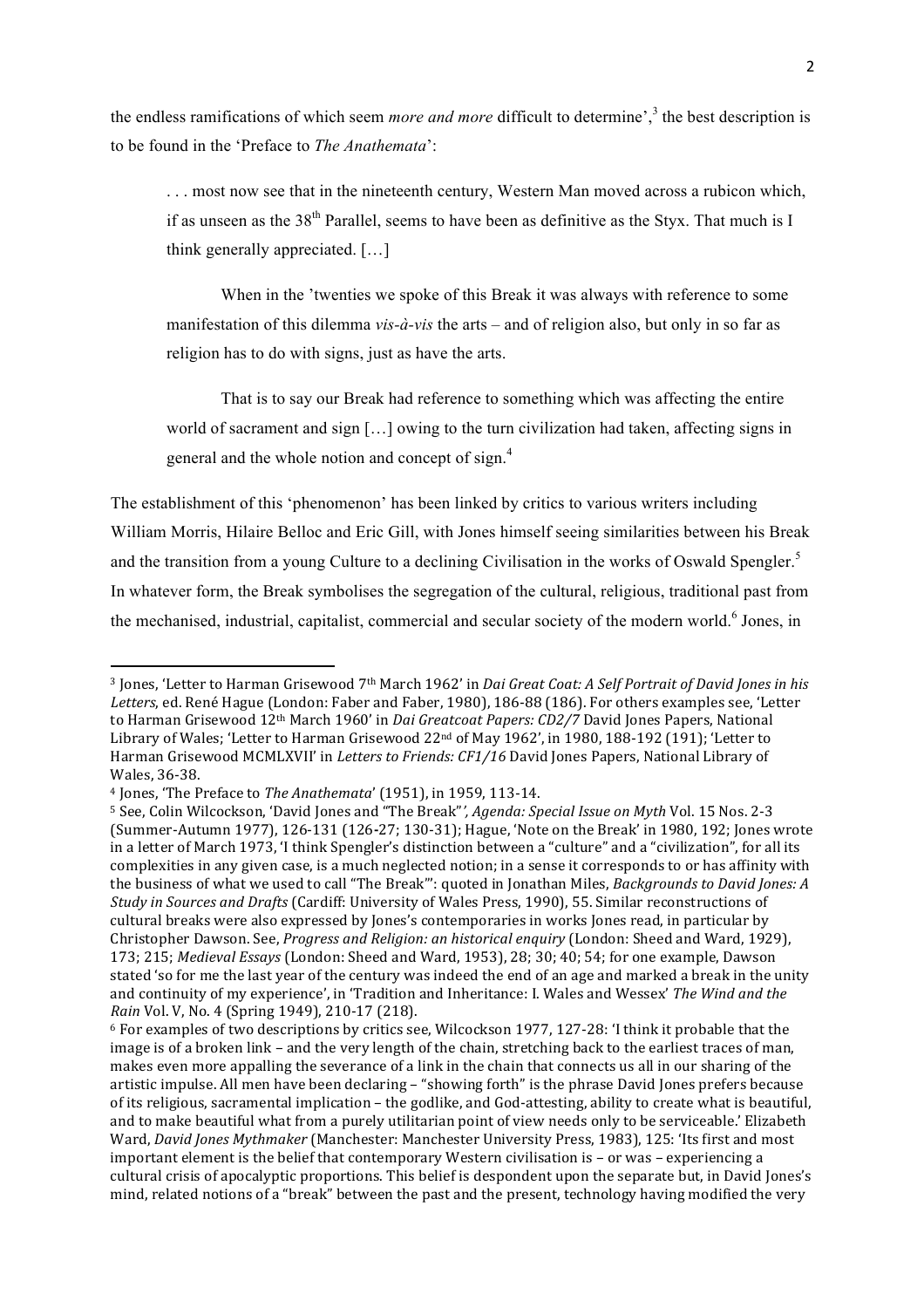particular, establishes his own vision of the Break in terms of its impact on the creation and maintenance of culture. In previous cultural phases the whole of humanity had been connected by the fundamental nature of Man, who was, Jones believed, a sign-maker, a sacramentalist, an artist.<sup>7</sup> The Break was directly affecting the ability of mankind to create and understand these signs by damaging the continuity of culture, segregating the past from the present, and negating the validity of the cultural past to the modern world. This Break was not a single phenomenon but an ongoing 'metamorphosis': $8$ breaks in British culture had occurred previously but the scale of the current crisis, the obsession with progress over tradition, was envisioned by Jones as one which could destroy access to the past forever.<sup>9</sup> As Jones said of the 1950s, 'the whole of the past, as far as I can make out, is down the drain. The civilizational change in which we live has occasioned this'.<sup>10</sup>

It was therefore the role of the artist, whatever his medium, to preserve the continuity between the past and present. As Jones explains,

the poet is a 'rememberer' and […] it is a part of his business to keep open the lines of communication. One obvious way of doing this is by handing on such fragmented bits of our own inheritance as we have ourselves received. This is the way I myself attempt.<sup>11</sup>

Yet this raises a particular conundrum, since Jones argued in 'Use and Sign' (1962) that the 'potency' of the art created was based 'on the continued validity of a whole unbroken past, as parti-coloured as Joseph's coat, as seamless as the *tunica*'.<sup>12</sup> The artist must preserve culture in his works so as to reestablish continuity with the past but these same works cannot be truly valid or understood if that continuity has been broken beyond repair. Jones specifically lamented this problem in relation to Welsh culture, which, as we shall see, plays a central role in his development of the Bridge. He wrote in a letter to Vernon Watkins in 1962:

It is this "break" with a whole extremely complex, cultural, religious and linguistic tradition that is the real buggeration for those of us who while able only to use English have our deepest roots (in some way or other) in the Welsh past. $^{13}$ 

<u> 1989 - Andrea Santa Andrea Andrea Andrea Andrea Andrea Andrea Andrea Andrea Andrea Andrea Andrea Andrea Andr</u>

12 Jones, 'Use and Sign' (1962), in 1978, 177-85 (181).

nature of human life by altering its material basis, and of the cyclic character of history, in accordance with which analogous crises may be seen to have occurred in the past and also to darken the future.' 7 For two essays which explore the belief in Man as fundamentally an artist, a sign-making, and culturemaking, creature see, Jones, 'Art and Democracy' (1942-43), in 1959, 85-96 and 'Art in Relation to War'

<sup>(1942-3),</sup> in 1978, 123-166.

 $8$  Jones, 'Art and Sacrament' (1955), in 1959, 143-179 (144).

<sup>&</sup>lt;sup>9</sup> For further discussion by Jones see, 'Past and Present' (1953), in 1959, 138-42 and 'Art and Sacrament' (1955), in 1959, 144-5.

<sup>&</sup>lt;sup>10</sup> Jones, 'On the Difficulties of One Writer of Welsh Affinity Whose Language is English' (1952), in 1978, 30-34 (33-34).

 $11$  Jones, 'Past and Present' (1953), in 1959, 141.

<sup>&</sup>lt;sup>13</sup> Jones, 'Letter to Vernon Watkins April 11<sup>th</sup> 1962' in *David Jones: Letters to Vernon Watkins*, ed. Ruth Pryor (Cardiff: University of Wales Press, 1976), 55-65 (58).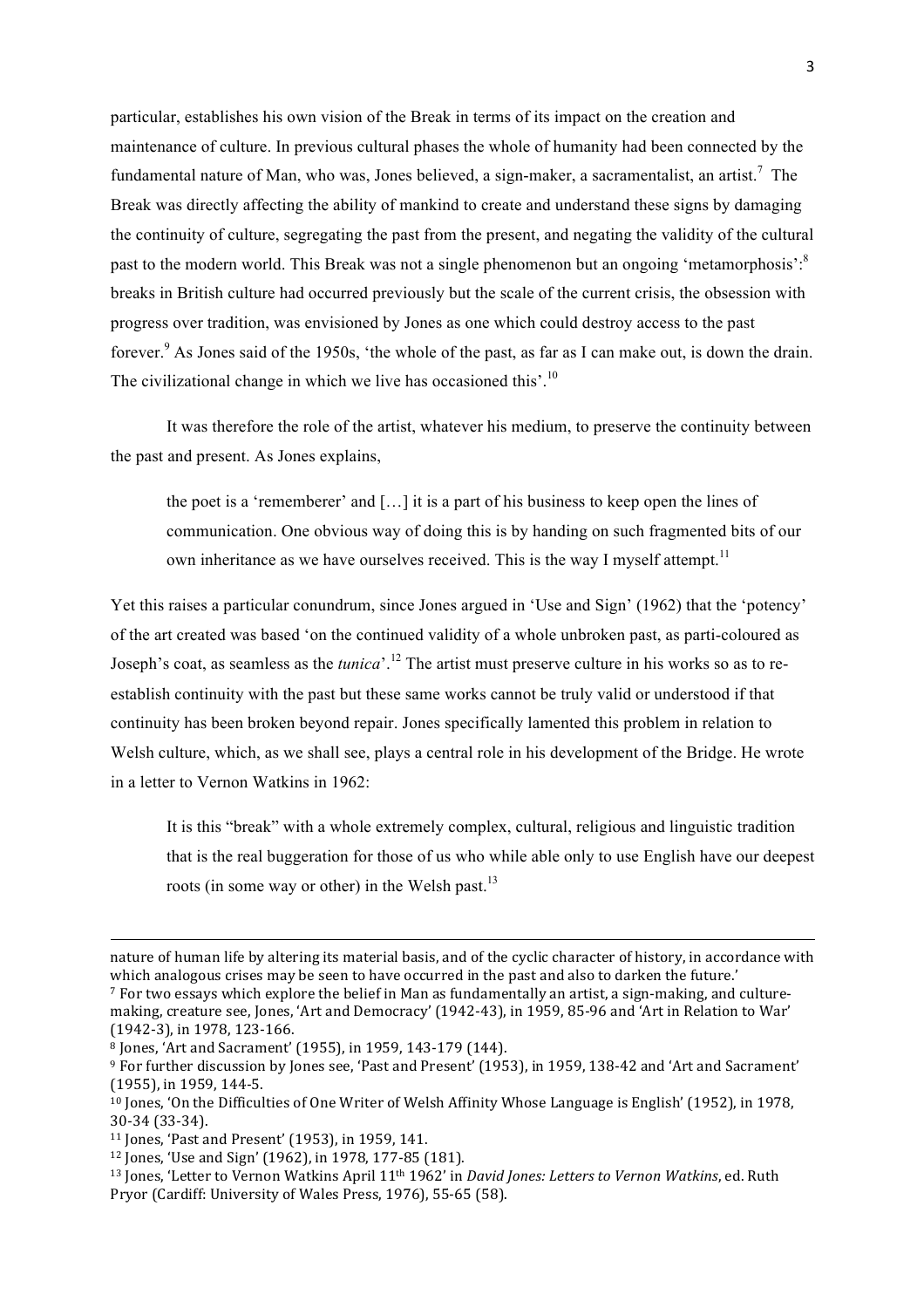This was not simply an awareness of a linguistic divide on Jones's part, but attests to a wider social issue: Welsh cultural inheritance had reached a stage of fragility – through historic penalisation by the English, the destructive effects of modernity and lack of concern by various elements of Welsh society  $-$  which, if broken, would sever the continuity of Jones's 'past'.<sup>14</sup> In the same letter, Jones explained:

If one writes the proper-name "Aphrodite" the undertones and overtones of that name incant *something* for the English reader [...] because a general understanding of the Classical images was part & parcel of the English tradition.

But supposing one used the proper name Rhiannon. What then? Not only has it no meaning *at all* for the average Englishman (educated or otherwise) but little meaning (so I have discovered) for the average Welsh-speaking Welshman.<sup>15</sup>

It is through attempting to rescue Welsh culture from the effect of the Break that Jones develops the concept of the Bridge. In unifying British culture into a holistic symbol Jones establishes Welsh culture as integral to the continuity of the whole, not least because his vision of the Bridge is one which claims for Wales a unique position as the sole inheritor of Rome.

Jones's Bridge was at once a development of, and an answer to, the problem of the Break. There was by no means a single interpretation of the Bridge yet in the various contexts in which it is used by Jones, the Bridge always symbolises cultural continuity.

In a number of cases, Jones reimagines the artist's role through the actions of other bridge-builders, whether divine, mythical or historical. In 'Art and Sacrament' (1955), he states that the artist must

partake in some sense, however difficult to posit, of that juxtaposing by which what was *inanis et vacua* became radiant with form and abhorrent of vacua by the action of the Artifex, the Logos, who is known to our tradition as the Pontifex who formed a bridge 'from nothing' and who then, like Brân in the *Mabinogion,* himself became the bridge by the Incarnation and Passion and subsequent Apotheoses.<sup>16</sup>

<u> 1989 - Jan Samuel Barbara, margaret e</u>

<sup>&</sup>lt;sup>14</sup> For further discussion by Jones see, 'Letter to Aneirin Talfan Davies October 10<sup>th</sup> 1962' in *David Jones:* Letters to a Friend, ed. Aneirin Talfan Davies (Swansea: Triskele Books, 1980), 70-77 (75; 76-77); 'Letter to the Editor of the Times August 20<sup>th</sup> 1951' in *Draft Replies* 1939-64 CF1/18 David Jones Papers, National Library of Wales; 'Unpublished fragment on the Government' in *LO2/1: Wales and Religion* David Jones Papers, National Library of Wales, 47; 'Welshness in Wales' (1957), in 1959, 51-53; 'George Borrow and Wales' (1954), in 1959, 66-82 (82).

 $15$  Jones, 'Letter to Vernon Watkins April  $11<sup>th</sup> 1962'$  in 1976, 57.

<sup>&</sup>lt;sup>16</sup> Jones, 'Art and Sacrament' (1955), in 1959, 160.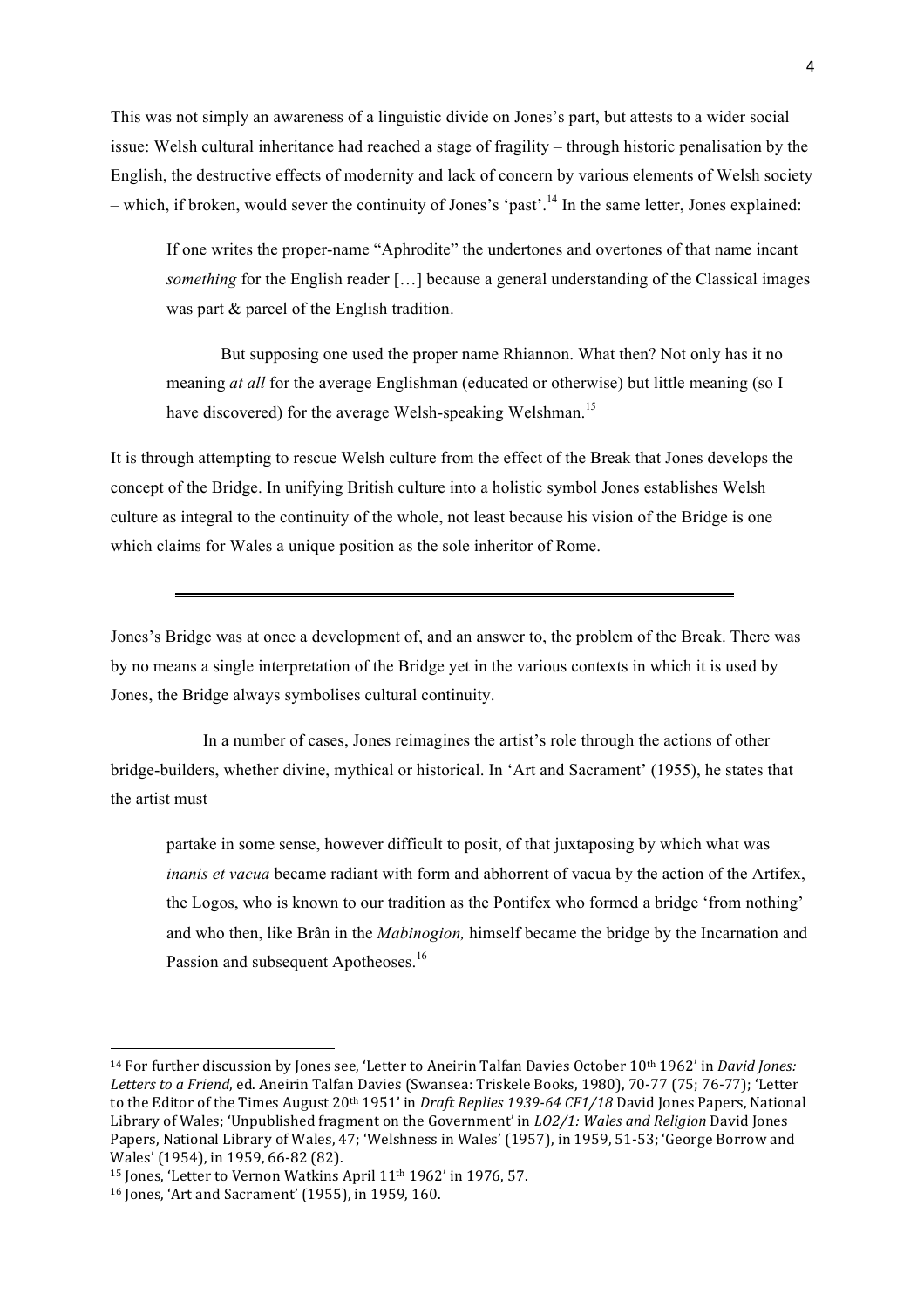Jones here describes how God forms the bridge when he creates the world from nothing, and Christ, in human form, becomes the bridge by his sacrifice on Earth for mankind.<sup>17</sup> In this sense, God is envisaged as the archetypal artist, a point Jones makes clear by quoting, in the lines preceding the passage, the creedal clause '*per quem omnia facta sunt'<sup>18</sup>* (by whom all things were made). Through God's transition from making the bridge to becoming it, Jones saw a parallel in the story of Brân the Blessed – a figure of Welsh legend who appears often in Jones's works. Jones recalls, in the accompanying footnote, the Welsh proverb, '"He who would be head, let him be the bridge", *A fo ben bid bont*<sup>'</sup>.<sup>19</sup> He then goes on to state:

It derives from the myth of Bendigeidfran who bridged the Irish Sea with his own body for his army to march upon. It seems a startling foreshadowing of what was achieved by the Incarnation. At the same time it offers from remote Celtic antiquity a theme familiar to us in the Roman title Pontifex Maximus.<sup>20</sup>

Jones clearly sees leadership and bridge-making as deeply entwined. He uses 'Pontifex Maximus' both in terms of its literal meaning as 'greatest builder of bridges' and in its use as a title in pagan Rome and in the Catholic Church for a leader who ritually connects man and god.<sup>21</sup>

This emphasis on religious continuity, and its relationship to the Bridge, can also be seen in a passage in which Jones cites Boethius (c.475-526). The Roman philosopher is 'nicknamed "the Bridge"' because his literary works acted to protect pagan culture and reveal its centrality to the continuance of a Christianised civilisation:<sup>22</sup>

<sup>&</sup>lt;sup>17</sup> Jones, 'Art and Sacrament' (1955), in 1959, 160.

 $18$  Jones, 'Art and Sacrament'  $(1955)$ , in 1959, 160. For a poetic example see, Jones, *The Grail Mass,* ed. Thomas Goldpaugh (forthcoming), 174: 'These may well screech to the gods who have destroyed the vicar of the gods. They perforce tread the torturous ford when the bridge of the bridge builder is down.' <sup>19</sup> Jones often used this phase in his works and marked it in texts in his library. For an example from Jones's poetry see, 'In the mabinogi the blessed Bran said "He who would be the head let him be the bridge" and ynys yr Eia man know the name/ I know that I hang on the windy tree/ pierced by the spear/ sacrificed to the God/ myself to myself' in *CF 1/1: Welsh History* David Jones Papers, National Library of Wales; for an example from Jones's library see, *The Mabinogion*, trans. Lady Charlotte Guest (London: J. M. Dent & Sons, 1913), 42. Christopher Dawson also discussed Brân as a bridge and used the concept of the Bridge to represent the role of religion and religious thinkers in establishing cultural continuity. For examples see, 1949, 214; 1953, 28; *Religion and Culture* (London: Sheed & Ward, 1948), 20; 22; 193. <sup>20</sup> Jones, 'Art and Sacrament' (1955), in 1959, 160.

<sup>&</sup>lt;sup>21</sup> In all probability, Jones's definition of 'Pontifex Maximus' resulted from reading his close friend Jackson Knight's *Cumean Gates* (Oxford: Basil Blackwell, 1936). Within his own copy, Jones heavily marked a passage describing the origin of 'the Roman pontifices' as those who built the 'bridges across the magical confines' (the etymology perhaps deriving from 'pons' and 'facere' meaning 'builder of bridges'). The term Pontifex, Knight explains, later came to mean 'builder of the bridge between God and man' in both pagan Rome and indeed the Christian world through its acceptance as a title for the Pope, 103. For further discussion of 'Pontifex Maximus' see, Mary Beard, John North and Simon Price, *Religions of Rome*. Vol I (Cambridge: Cambridge University Press, 1998), 57-58. It is also interesting that the Welsh word for bridge 'pont' comes from the Latin 'pons'.

 $22$  For analysis of Boethius as a Christian writer who read the Greek Neoplatonists, translated works by Aristotle, and used pagan literary and philosophical tropes, see Louis Markos, 'How Boethius Built a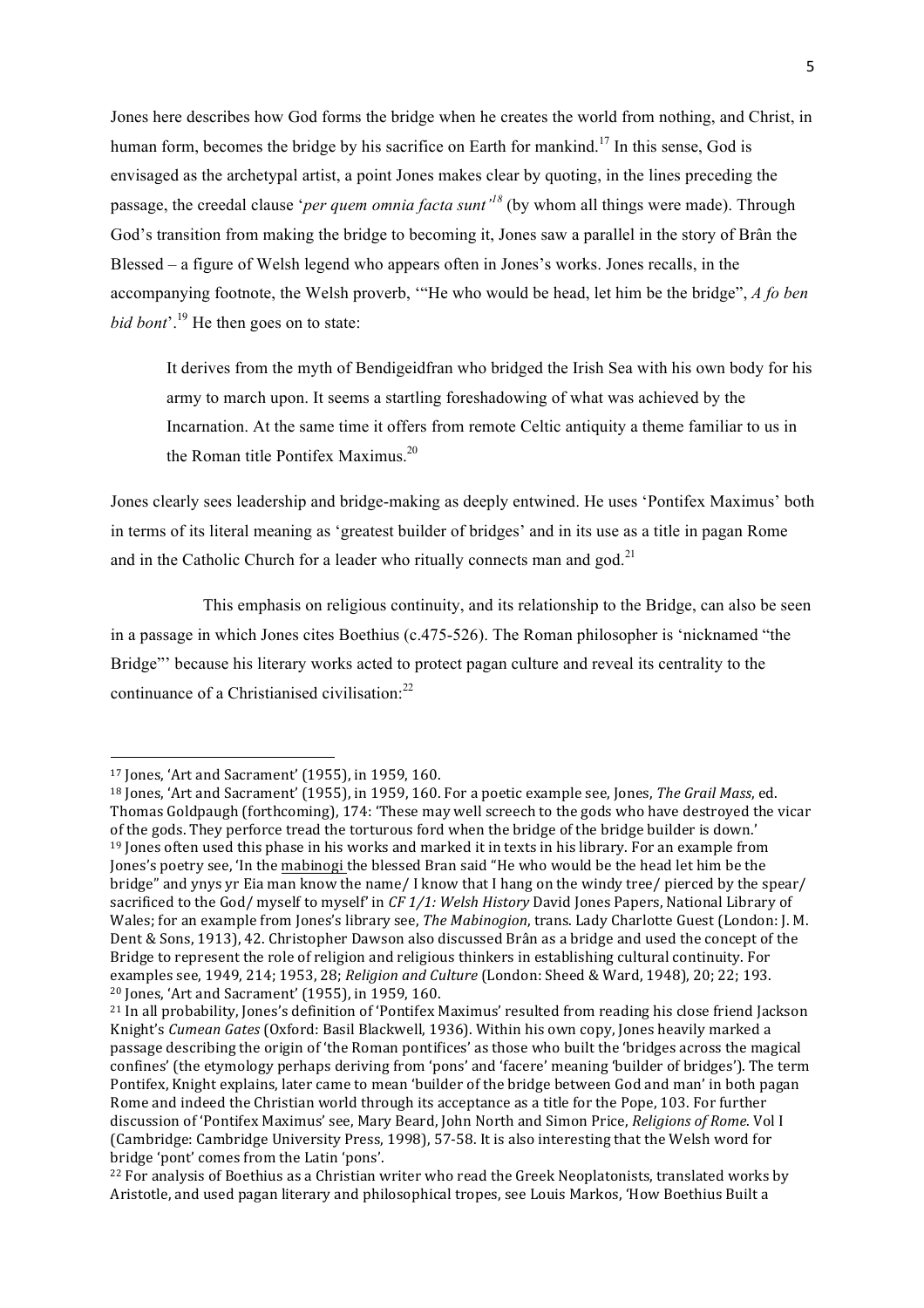With regard to the Church and non-Christian cults [...] it has always seemed to me reassuring rather than the reverse to recall that when in our liturgies we give to Mary the Virgin Mother of God such epithets as Virgo Potens or Sedes sapientiae, we are using precisely the same "language of expression" that was addressed to the parthenos Athena. And when we think or speak of the ecclesia as a vessel shipping heavy seas, or the spume-hidden "barque of Peter," to the mast of which is made fast the Incarnate Word, it is a positive deprivation, not to recall that which the patristic writers recalled, the self-binding of Odysseus to the cross-yarded mast of the Argo.

All that is unific, all that maintains or re-establishes or furthers liaisons (as Boetheus knew – it was not for nothing that he was called "the bridge") is salutary to warming the spirits of us in our several cut offnessess. The desire and pursuit of the whole is connatural to us and what does the term "hell" connote but separation? $2^3$ 

Jones praises Christianity specifically because it holds within itself the signs of older religions, signs which Boethius maintained in his works. The artist is therefore a 'sort of Boethius' in his role as the conserver of cultural continuity. Like Boethius, the artist must carry 'forward into an altogether metamorphosed world certain of the fading oracles' which would otherwise be lost to contemporary society. In all these examples, Jones's focus has been on the nature of the bridge-maker, who can use his actions, body, or works, to create and strengthen the cultural connections between the past and the present. The modern artist's role is foreshadowed by God, Brân and Boethius, and so the expectation for Jones is that his works will act to preserve the continuity of Britain's culture.

If Jones's role was to maintain, in his own words, 'some sort of single plank in some sort of bridge', it is exactly the 'sort' of bridge that needs to be defined. Jones's vision of Britain's cultural heritage was, in a sense, highly personal – it was his own inheritance within which Wales was central. In our examination of the Break we have seen how Jones was specifically worried about the effect it had on Welsh culture in the modern world, yet Jones also saw other breaks as having occurred in the Welsh past which had already placed cultural continuity in jeopardy.<sup>24</sup> The particular break which obsessed Jones, and to which he would consistently return in his writing, occurred on the death of the last Welsh prince Llywelyn, killed by the English on 11 December 1282.<sup>25</sup> In 'Wales and the Crown' (1953), Jones describes the effect upon the Bridge:

<u> 1989 - Andrea Santa Andrea Andrea Andrea Andrea Andrea Andrea Andrea Andrea Andrea Andrea Andrea Andrea Andr</u>

 $25$  For examples of Jones's discussions of Llywelyn in his published essays see, 'Welsh Poetry' (1957), in 1959, 56-65 (61-62); 'Wales and the Crown' (1953), in 1959, 39-48 (41); 'The Myth of Arthur' (1942), in

Bridge from Ancient Pagan to Medieval Christian', in Scott Goins and Barbara H. Wyman (eds.), *Boethius: The Consolation of Philosophy* (San Francisco: Ignatius Press, 2012).

<sup>&</sup>lt;sup>23</sup> Jones, 'Undated fragment' in *LO2/1 Wales and Religion* David Jones Papers, National Library of Wales, 44. For another example of Jones using Boethius, this time as a Bridge in a time of war, see, 'Art in Relation to War' (1942-43), in 1978, 147-8.

 $24$  For another example see, Jones, 'The Myth of Arthur' (1942), in 1959, 212-259 (219).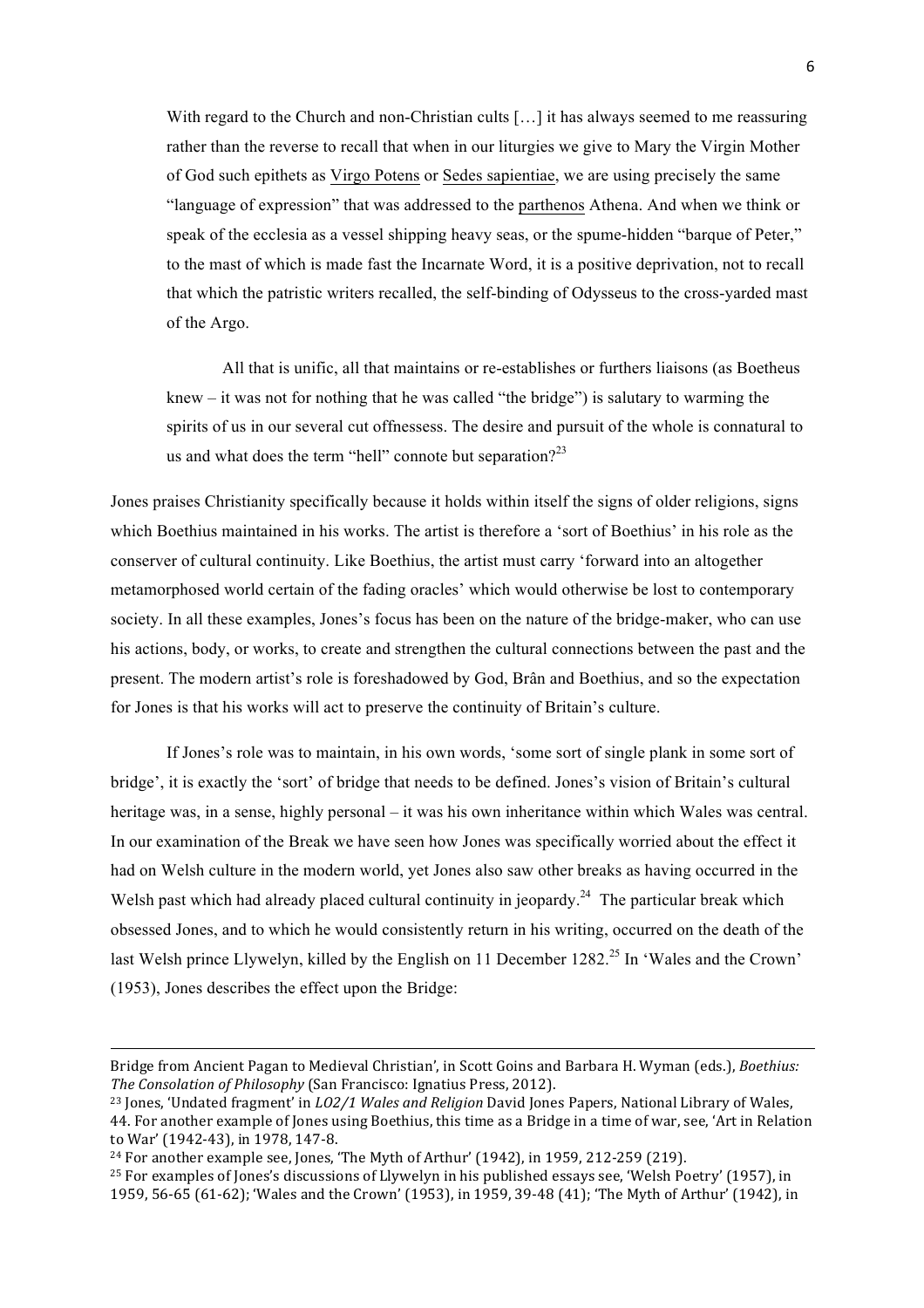That anonymous stroke broke down the solitary remaining detached plank of a bridge, the further spans of which reached back, across the whole of the Dark Ages, to piles driven into the alluvium of Britain by the *pontifices* of antiquity. Over that bridge had infiltrated a very mixed company bearing the tokens not of one past but of several. Not forgetting the token of  $Trow<sup>26</sup>$ 

The Bridge, the passage implies, is at once a symbol of the entire cultural inheritance of Britain and the connection between the distant past and the present through which diverse pasts become integral elements in the formation of British culture. This inheritance was deeply damaged by the loss of Llywelyn who, in Jones's estimation, held within himself the 'mixed company' of cultural heritage which stretched back to Roman Britain, and indeed to  $Trow<sup>27</sup>$  It is through investigating this claim that we can come to understand Jones's formulation of the ancient past of Britain, an integral section of the Bridge which he saw as inherently bound up within the heritage of Wales.

For Jones, Wales preserved the only direct link to Britain's ancient past, and indeed Britain's cultural connection to the classical civilisations, because of its unique relationship to Rome. He argued in essays and letters to newspapers:

The Welsh alone among all the peoples of this land, represent the last, fragmented, attenuated link between the world of to-day and the world of the later Caesars.<sup>28</sup>

Quite unlike the Scottish, Pictish, Saxon and Angle kingdoms which arose as forces exterior to and as invaders of the disintegrating provinces of the Empire, Wales arose from within that disintegration.<sup>29</sup>

Jones also explored the emergence of Wales from the Roman and Celtic cultures in *The Anathemata* (1952):

## Combroges bore us:

Tottering, experienced, crux-signed

<u> 1989 - Andrea Santa Andrea Andrea Andrea Andrea Andrea Andrea Andrea Andrea Andrea Andrea Andrea Andrea Andr</u>

 $26$  Jones, 'Wales and the Crown' (1953), in 1959, 47.

<sup>1959, 221-23;</sup> in unpublished fragments see, *LO2/1: Wales and Religion*, 17 and *LO2/3 Wales and Religion*, 27 David Jones Papers, National Library of Wales; in notes on Jones's library see, John E. Morris's The *Welsh Wars of Edward I* (Oxford: Clarendon Press, 1901), 194-195; 306.

<sup>&</sup>lt;sup>27</sup> For another example of Jones alluding to the Trojan heritage of Wales see, Jones, 'The Myth of Arthur' (1942), in 1959, 223.

<sup>&</sup>lt;sup>28</sup> Jones, 'Draft Letter to Newspaper' in *CF1/15: Draft Letters and Articles* David Jones Papers, National Library of Wales.

 $29$  Jones, 'Wales and the Crown' (1953.) in 1959, 45. For another example, Jones wrote: '"Wales" began when Britannia was still a province of the Roman West. She came into being from within the Empire' in 'Draft Letter to Newspaper' in *CF1/15: Draft Letters and Articles* David Jones Papers, National Library of Wales.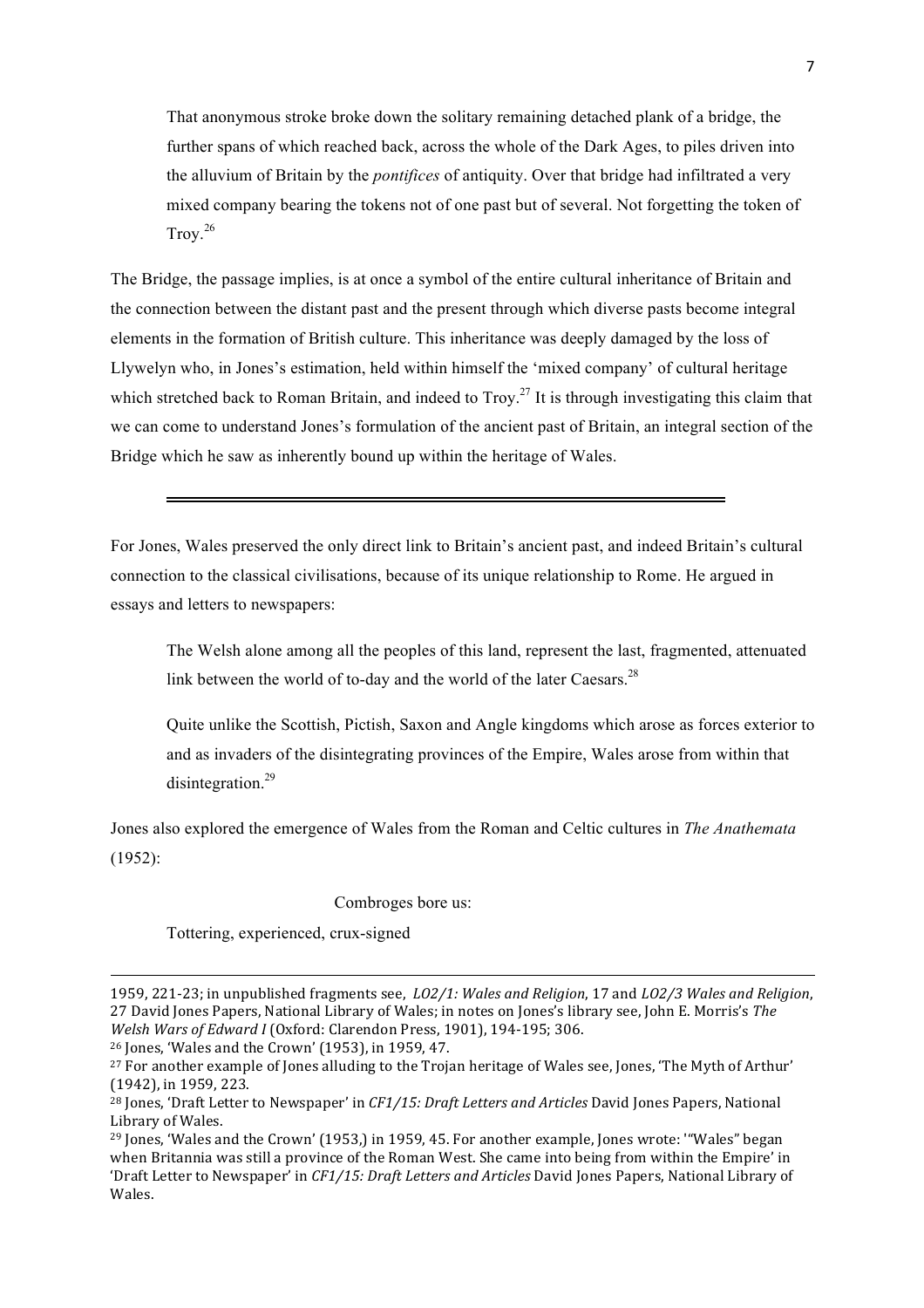## old Roma

the yet efficient mid-wife of us.<sup>30</sup>

The Welsh people were born from the Celts but brought into life by Rome, an Empire 'tottering', Christian, in decline, but nonetheless essential for the creation of Wales.<sup>31</sup> Jones viewed this unique Romano-British culture as having been transferred directly through the lineage of the Welsh rulers – from Cunedda, in Jones's phrase '*conditor noster*' <sup>32</sup> or founder of the Welsh people, to Llywelyn the Last.

Between the, so to say, *terminus a quo* of Cunedda and the *terminus ad quem* of Llywelyn the entity we now call Wales together with its unique tradition came into being. A people calling themselves the Cymry emerged during that period.<sup>33</sup>

In Jones's estimation, Cunedda, 'son of Padarn Red Pexa, son of Tacitus', was the Romanised Briton who along with his many sons established the line of Romano-British princes in the fourth century AD which continued unbroken until Llywelyn's death in  $1282<sup>34</sup>$  It is the cultural continuity of this line which Jones stresses: in 'Wales and the Crown' (1953) he wrote, 'nowhere else in this island was there a line of medieval princes that stemmed straight from Roman Britain,<sup>35</sup> and in 'Welsh Poetry' (1957) that 'Llywelyn's Gwynedd was the last remnant remaining of the pattern of a Britain known to Cadwaladr, known to Arthur, known to Cunedda and to the Caesars.<sup>36</sup> While Llywelyn's death constituted a central break in the Bridge, Jones believed that the Roman and Brittonic Celtic inheritance had lived on in the language, land, religion, mythology and traditions of Wales.

Jones claimed that the Welsh language was 'devolved from the Brittonic Celtic of the Roman period. During which time great numbers of Latin words had been loaned into that language'.<sup>37</sup> Due to this foundation, Jones argued that Welsh was 'the last unbroken link connecting Britain to-day with the Roman Provinces of Britannia<sup>38</sup> and 'the oldest living thing in Britain, connecting us, as it

<sup>&</sup>lt;sup>30</sup> Jones, *The Anathemata* (London: Faber and Faber, 1952; 1972), 71-72.

 $31$  Jones explains in a footnote that 'Combroges' was an ancient Celtic word meaning "men of the same *patria*" from which word, Cymry, the Welsh people, derives' in *The Sleeping Lord* (London: Faber and Faber, 1974), 66, fn. 3.

<sup>&</sup>lt;sup>32</sup> Jones, *The Anathemata* 71-72. Translates as 'our founder'.

<sup>33</sup> Jones, 'Wales and the Crown' (1953), in 1959, 41-42.

<sup>&</sup>lt;sup>34</sup> Jones, *Anathemata* 71. Also see 71, fn. 1 and 72, fn. 1. For further examples of Cunedda's special Romano-British heritage in Jones's prose and artwork see, 'Wales and Visual Form' (1944), in 1978, 70; Jones's watercolour of Cunedda entitled The Lord of Venedotia (British Council Collection, 1948).

 $35$  Jones, 'Wales and the Crown' (1953), in 1959, 41.

 $36$  Jones, 'Welsh Poetry' (1957). in 1959, 62.

<sup>&</sup>lt;sup>37</sup> Jones, 'Letter Ito unnamed recipient] *anno at Incarnatione xti, mcmlxxiv'* 1966' in *CF 1/5: Letters to Friends* (1941-1974) David Jones Papers, National Library of Wales, 66.

<sup>&</sup>lt;sup>38</sup> Jones, 'Draft Letter to the Times' in *CF2/27: Letters to Newspapers* David Jones Papers, National Library of Wales, 139.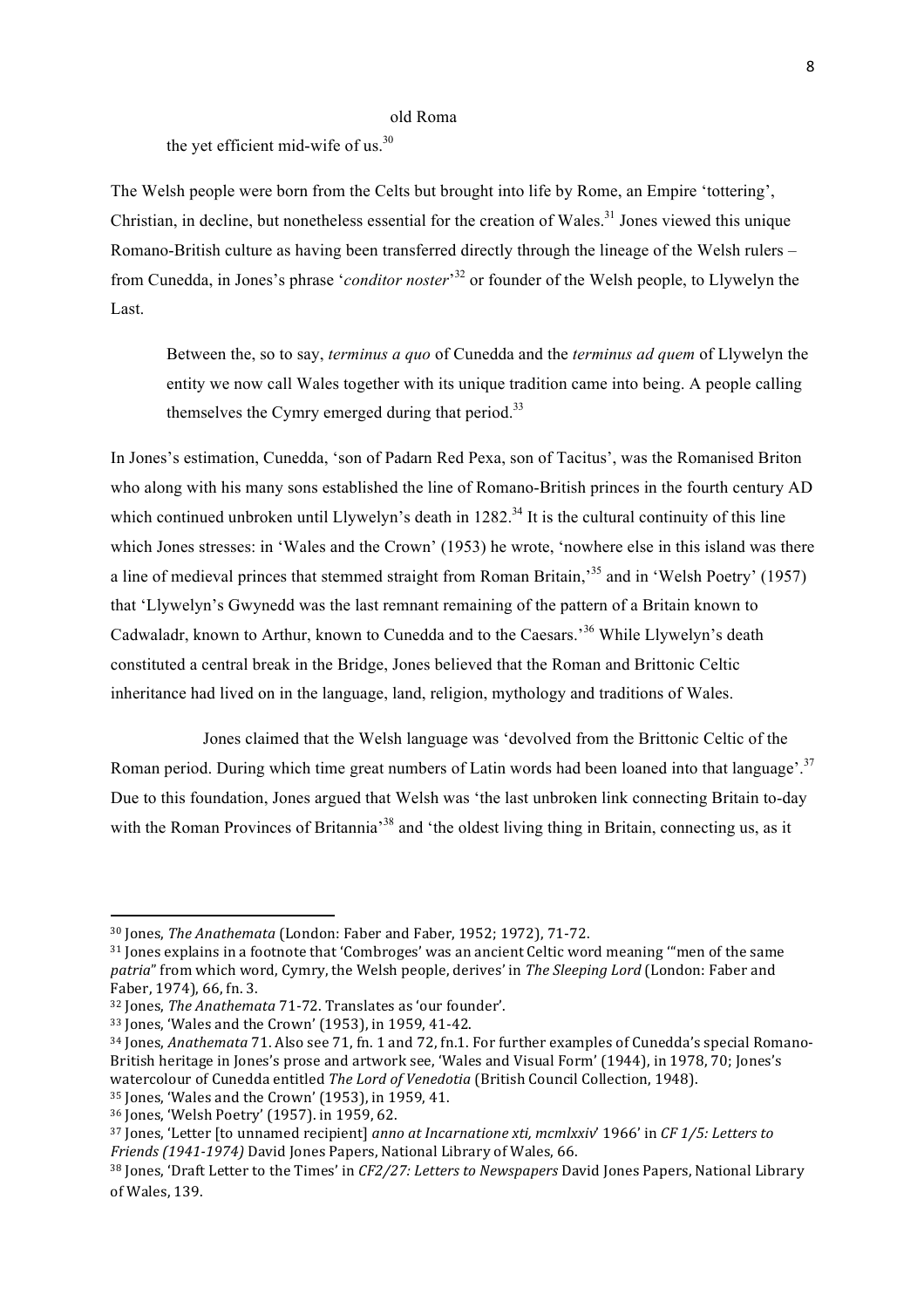does, with Late Romanity, and the formation age of the British people.<sup>39</sup> Likewise, the Welsh landscape, with its traditions and place names, offered 'links with the Britain known to Germanus of Auxerre and with echoes of a Britain far anterior again.<sup>40</sup> This special Roman inheritance of Wales was also visualised by Jones in relation to religion. Welsh culture provided links back to early Christianity, as the Welsh were 'signed with the Cross from their very beginnings because the Empire was already signed with that Sign'.<sup>41</sup> Moreover, since Jones believed that the Christian tradition had, through cultural amalgamation, incorporated within itself direct links to paganism, the mythical inheritance of Greece, and beyond into pre-history, these elements necessarily became part of the heritage of Britain. Welsh mythology too represented a mixture of Roman influence with the Celtic and pre-Celtic traditions: in Jones's words 'the mingle of two currents of mythos, legend, quasi-history and history, one of the Celtic and pre-Celtic and the other of Roman provenance.<sup>42</sup> This amalgamation was, Jones believed, exemplified by the Welsh tale of the Roman emperor Magnus Maximus, and his Welsh wife Elen, or Helena, entitled 'The Dream of Mascen Wledig'.<sup>43</sup> Within all these areas of culture, whether linguistic, physical, religious or literary, Jones strove to reveal the Roman inheritance of Wales and to justify its importance to the wider British tradition.

The continuity within Welsh culture was therefore unparalleled in Britain. While Welsh culture preserved its Roman, and indeed Brittonic Celtic foundations, the harm caused by the 'Teutonic invaders'<sup>44</sup> to the cultural continuity of Britain as a whole is explored by Jones in the 'Angle-Land' section of *The Anathemata*: 45

Out from *gens Romulum*

into the *Weal*-kin

*dinas*-man gone *aethwlad*

<sup>&</sup>lt;sup>39</sup> Jones, 'Draft Letter to the Times' in *CF2/27: Letters to Newspapers* David Jones Papers, National Library of Wales, 51.

 $40$  Jones, 'Welshness in Wales' (1957), in 1959, 52.

 $41$  Jones, 'The Welsh Dragon' (1966), in 1978, 108-16 (115).

<sup>&</sup>lt;sup>42</sup> Jones, 'unpublished fragment' in *L01/11 (AV/22): Manuscript Drafts 1937-74* David Jones Papers, National Library of Wales, 20.

<sup>&</sup>lt;sup>43</sup> Jones, 'undated letter' in *CD1/15: Rene Hague Letters* David Jones Papers, National Library of Wales. For the use of Maximus or Elen (Helena) in Jones's essays see, 'The Viae: the Roman Roads in Britain' (1955), in 1959, 189-95 (195); 'Wales and the Crown' (1953), in 1959, 44; 'The Myth of Arthur' (1942), in 1959, 220-1; for poetry see, *The Anathemata* 131-2; 131, fn. 3; *In Parenthesis* (London: Faber and Faber, 1937), 80-81; for Jones's notes and marks in his library texts see. Emrys George Bowen, *The Settlements of the* Celtic Saints in Wales (Cardiff: University of Wales Press, 1954), 21; Arthur Wade Wade-Evans, Welsh *Christian Origins* (Oxford: The Alden Press, 1934), 54.

<sup>&</sup>lt;sup>44</sup> Jones, *The Anathemata* 113, fn. 1.

<sup>&</sup>lt;sup>45</sup> Rene Hague explained that the bridge allusion in 'Angle-Land' was concerned with 'the problem of Romano-British survival in the areas of primary Anglo-Saxon settlement' in A Commentary on the *Anathemata of David Jones* (Wellingborough: Christopher Skelton, 1977), 141; Joe Moffett stated that Angle-Land was 'concerned with the 'history' and 'influx of the Angles in England' in 'Anglo-Saxon and Welsh Origins in David Jones's *The Anathemata' North American Journal of Welsh Studies*, Vol. 6, 1 (Winter 2006), 1-18 (12).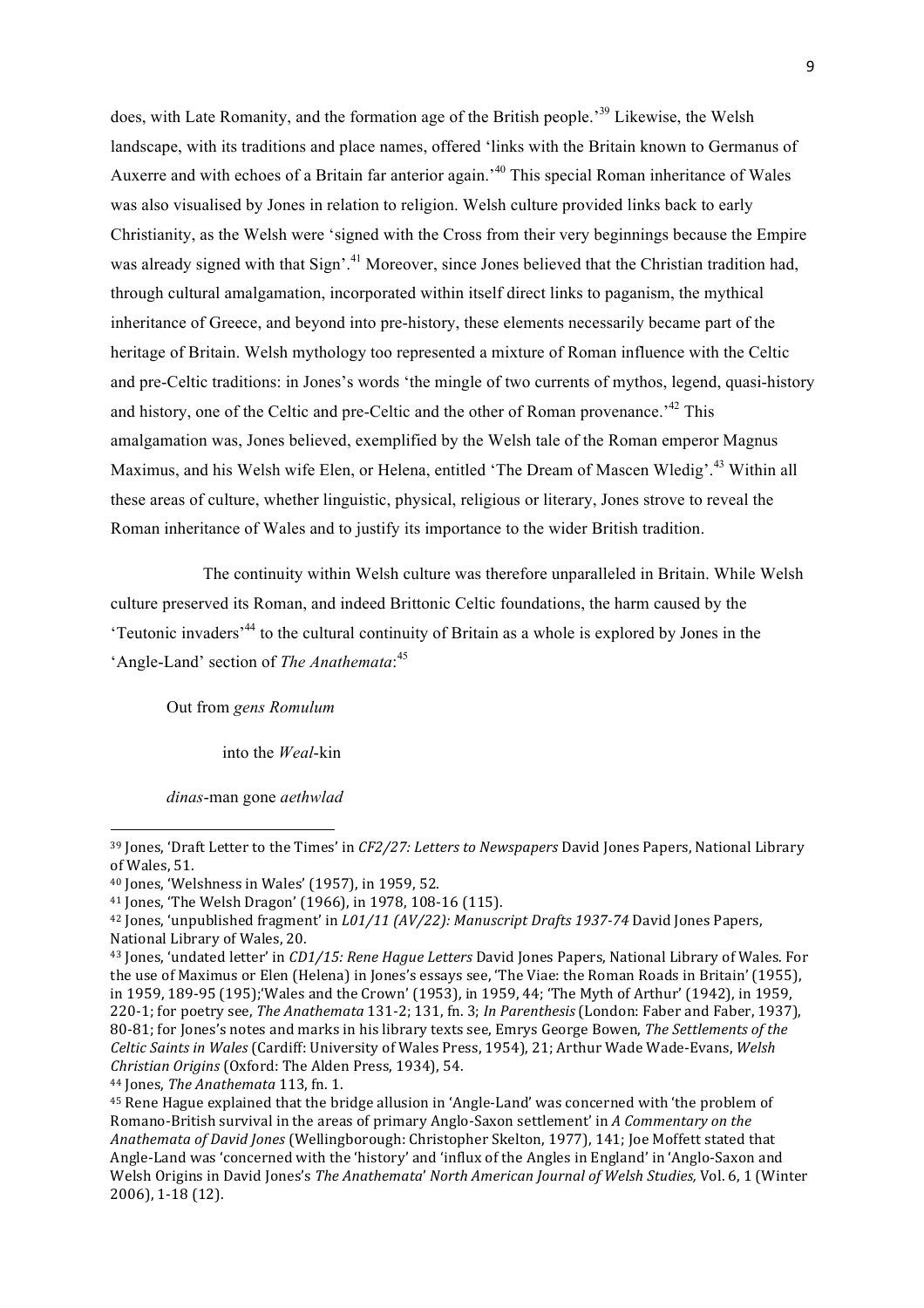. . . from Lindum to London

bridges broken down.46

<u> 1989 - Johann Stein, fransk politiker (d. 1989)</u>

Although these invasions and their aftermaths brought new cultural traditions to Britain, Jones focuses here on the damage to Britain's links to Rome and visualises them as a succession of breaks.<sup>47</sup> That these bridges are 'broken' rather than falling, as we would find in the modern version of 'London bridge is falling down', is at once an example of Jones's need for authenticity – as 'broken' was the original word in 'London bridge is broken down/ Dance my lady Lea' – and a testament to his interconnected vision of bridges and breaks.<sup>48</sup> Jones's attempt to establish Welsh culture as the only remaining link to the pre-history of Britain, through the exceptionality of its Roman heritage, is both a political and social statement with wide ramifications. He was by no means the only writer to use Rome in this way: the Welsh nationalist movement of the early twentieth century reveals a great many notable figures who justified the individuality of Welsh cultural identity, and defended its place within British culture more broadly, through the medium of Roman inheritance. Saunders Lewis,<sup>49</sup> Arthur Wade Wade-Evans,  $^{50}$  Gwynnfor Evans,  $^{51}$  and H. W. J. Edwards,  $^{52}$  are just a few prominent examples.

<sup>&</sup>lt;sup>46</sup> Jones, *The Anathemata* 113. For closer analysis of the 'Angle-Land' section see, Anna Johnson "Wounded" Men and Wounded Trees": David Jones and the Anglo-Saxon Culture Tangle', *Anglo-Saxon Culture and the Modern Imagination*, ed. David Clark and Nicholas Perkins (Cambridge: D. S. Brewer, 2010), 89-110 (100-102). 

<sup>&</sup>lt;sup>47</sup> Jones did not believe either in the complete destruction of Brittonic-Celtic society in England, or that the Anglo-Saxons forced all the Britons back into Wales. He saw it as a process of cultural amalgamation but believed that the Britons, in Wales, deliberately preserved their Christianity and Roman identity while in England they did not. For further details from Jones's marks and notes on his library see, Wade-Evans, *Welsh Christian Origins* 301; R. G. Collingwood and J. N. L. Myres, *Roman Britain and the English Settlements* (Oxford: Clarendon Press, 1936), 308; 317-19; Gilbert Sheldon, *The Transition from Roman Britain to Christian England A.D.* 368-664 (London: Macmillan and Co, 1932), 88; see also Jones, 'undated notes on Wade-Evans' in *CF1/1: Welsh History* David Jones Papers, National Library of Wales. <sup>48</sup> Jones alludes to this earlier version of the lyrics in *The Anathemata* 167, fn. 3.

<sup>&</sup>lt;sup>49</sup> For example, Saunders Lewis wrote in *Canlyn Arthur* (1938): 'The Welsh are the only nation of Britain who have been part of the Roman Empire, who, in childhood, were weaned on the milk of the West, and who have the blood of the West in their veins. Wales can understand Europe, for she is one of the family', quoted in Dafydd Glyn Jones, 'His Politics' in *Presenting Saunders Lewis*, ed. Alun R. Jones and Gwyn Thomas, intro. David Jones (Cardiff: University of Wales Press, 1983), 23-78 (33).

<sup>50</sup> For just three examples, Wade-Evans wrote: 'There was no Welsh nation, not even a semblance of a Welsh Nation, till imperial Rome laid the foundations. In short, Rome is our mother' in 'The Welsh Mind' 1945, 72; 'Romanitas triumphed in Wales [...] the word "Welsh" being the common Teutonic term, found all over Europe, for "Romans"' in *The Emergence of England and Wales* (Cambridge: W. Heffer & Sons, 1959), 108; "Welsh national history" [...] began in Wales itself and nowhere else, on a small scale, and within the Roman empire' in *The Historical Basis of Welsh Nationalism – A Series of Lectures for the Plaid Cymry Summer School 1946* (Harrison: Harrison Press, 2011), 1-41 (40). Jones read and owned many of Wade-Evans's works which had a clear influence on his reimaging of Wales's Roman inheritance. 51 For example, Gwynfor Evans wrote: 'Wales remained the principal if not the sole heir of *Romanitas* on

the island' in *Land of My Fathers: 2000 years of Welsh History (Aros Mea)* (Swansea: John Penry Press, 1974), 42; see also 25; 37; 39-40. Evans sent Jones a copy of this text.

<sup>52</sup> For example, H. W. J. Edwards wrote: 'Wales emerged as a nation from the wreck of Rome and became a bastion of Romanitas' in *Sons of the Romans: The Tory as Nationalist* (Swansea: Christopher Davies, 1975), 22.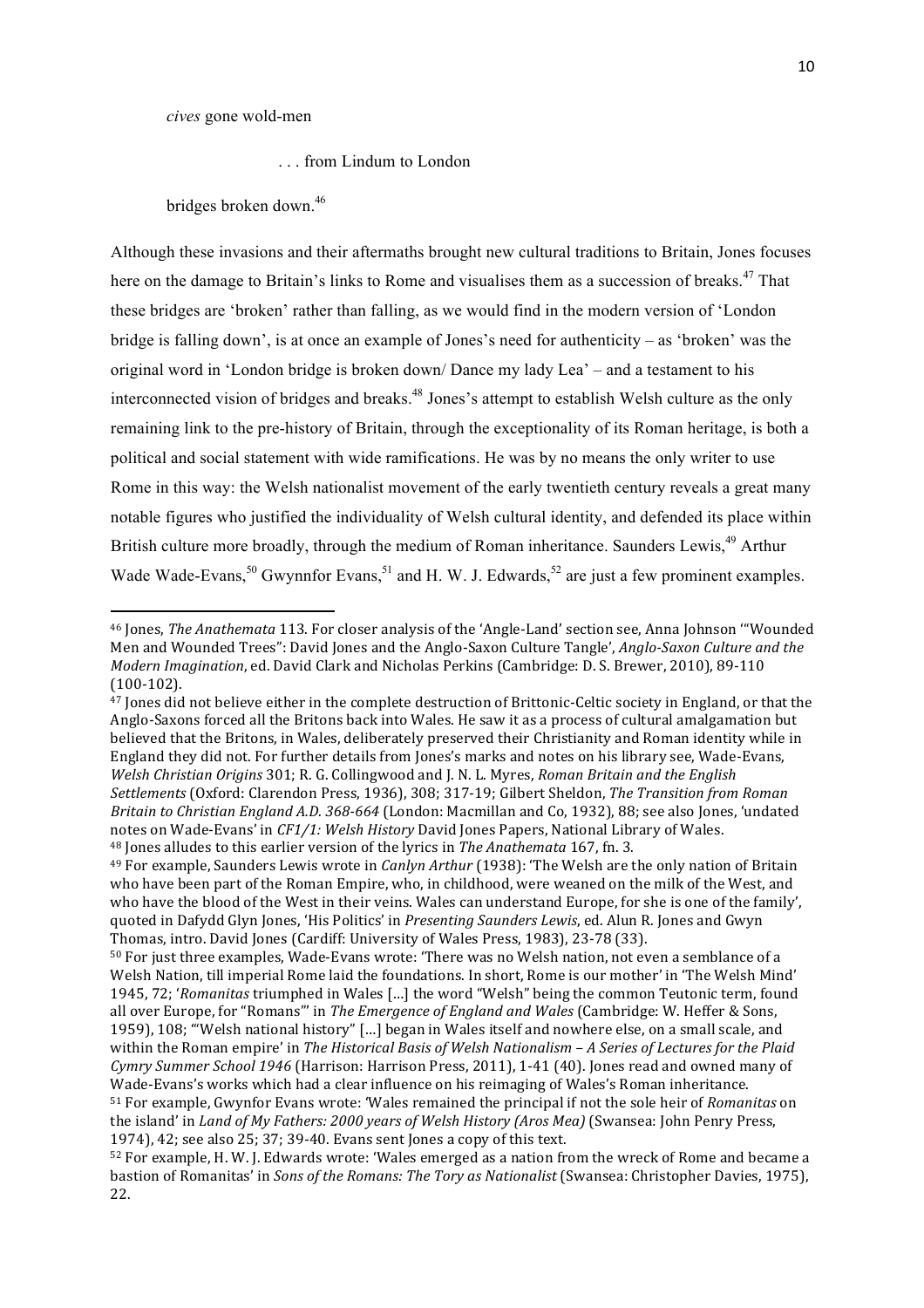Jones's reimagining of Wales's position within Britain's culture as a whole, and his emphasis on continuity, are therefore part of a much wider social reconfiguration of what constituted British culture.

While Jones's positive vision of Rome as the progenitor of the Welsh culture may come as a shock to those readers who are well acquainted with the negative vision of the Roman Empire portrayed in the majority of Jones's Roman fragments, both receptions of Rome are an intrinsic part of Jones's defence of culture.<sup>53</sup> In the positive formulation, Jones utilises the Roman inheritance of Wales, stressing its uniqueness and continuity, to directly challenge the destructive effects that the modern Break was having not only on the Welsh culture but also, inevitably, on British culture as a whole. Without the Welsh culture the section of the Bridge from pre-history, through Rome, to medieval Britain would be lost; the continuity of the whole Bridge relying on a living link surviving back through the entire heritage of Britain. This conviction was highlighted in the televised BBC interview between Saunders Lewis and Jones on 15 March 1965:

L: And you still get a great deal of your inspiration from Roman antiquity and Roman art?

J: Roman antiquity and Welsh antiquity.

L: And Welsh antiquity. In fact, it is because you think the Welsh are Romans that you recognise the Welsh?

J: Yes. But that's what I don't understand – why, you know, why it isn't recognised.

L: I think you have […] done a great deal to help to get it recognised, and that that is a great contribution of yours, not to Wales so much, as to the whole of the British Isles and its memory of its own past.<sup>54</sup>

In essays and letters, Jones repeatedly stressed his conviction that Welsh culture was of central importance to the 'whole of the British Isles'. In 'Welsh Wales' (1958), Jones stated that the continuance of the Welsh language was 'by no means a matter for the Welsh only, but concerns all, because the complex and involved heritage of Britain is a shared inheritance which can, in very devious ways, enrich us all.<sup>55</sup> Moreover, Jones wrote openly of his 'life-long interior love of and an anxiety for the things, the deep things, which belong specifically to the Cymry (and hence are an

<sup>53 &#</sup>x27;Roman Fragments' collectively implies the poetic fragments set in, or concerning, Rome in *The Sleeping* Lord and the majority of the poetry collected in *The Roman Quarry*, ed. Harman Grisewood and René Hague (London: Agenda, 1981).

<sup>54 &#</sup>x27;David Jones: Writer and Painter' in *Writers World* 15.03.1965 (BBC), in Jasmine Hunter Evans (ed.) 'Your awfully unorthodox, David', *New Welsh Review* 104 (Summer 2014), 24-31 (29).

<sup>55</sup> Jones, 'Welsh Wales' (1958), in 1959, 54.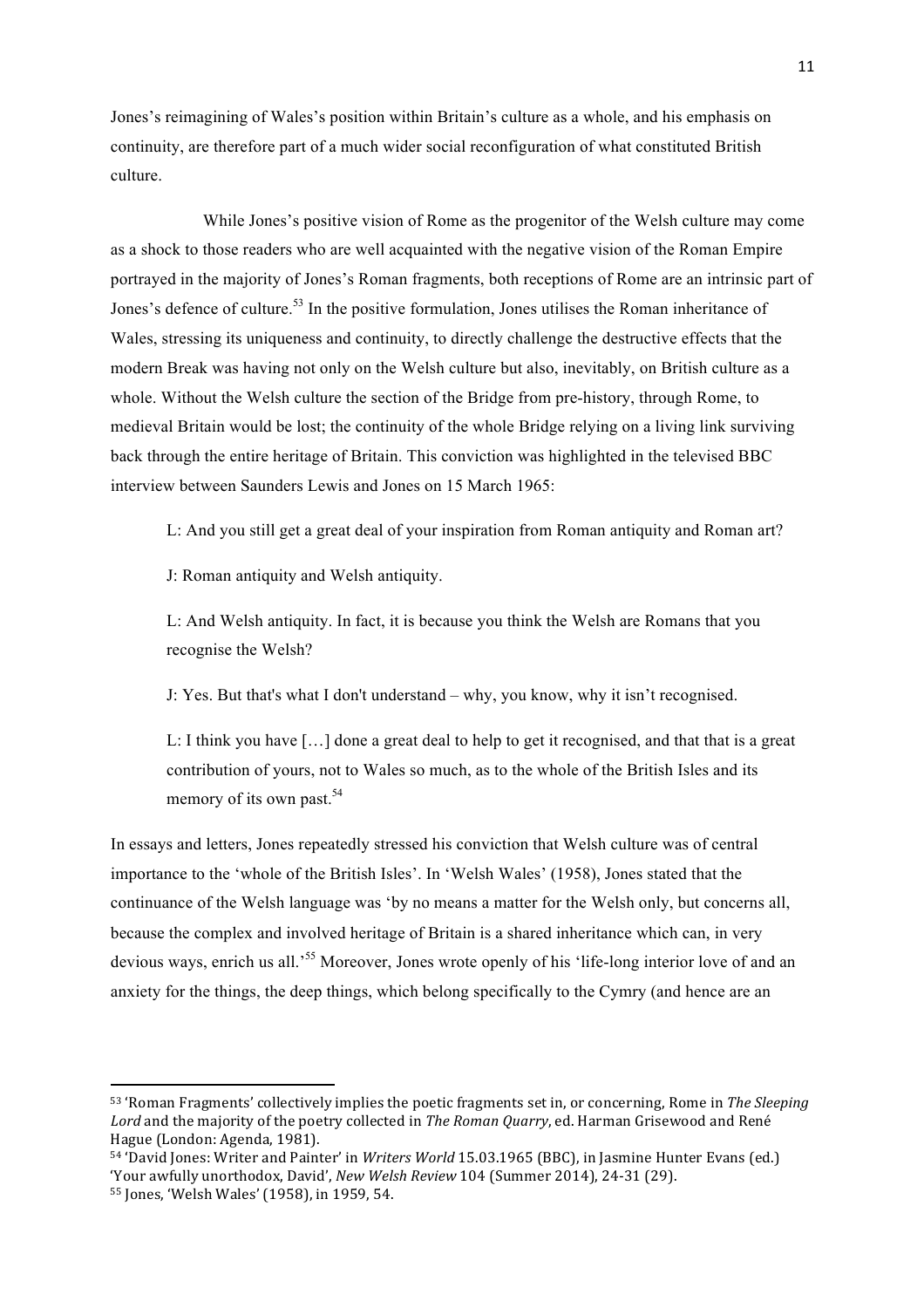integral part of the inheritance of Britain)'.<sup>56</sup> In defining British culture as a 'shared inheritance' Jones reveals that if a final break occurred, through the loss of the Welsh culture, then the Bridge between past and present would be broken for the entirety of British culture.

In stressing the importance of cultural continuity through his use of the Bridge as a symbol of British culture, Jones acted to protect his own vision of the past. In his defence of the cultural inheritance of Britain Jones rejected Anglocentrism and deliberately promoted the Welsh element as providing Britain's sole link to Rome and to all the religious, cultural and mythological connections that entailed.<sup>57</sup> Jones's vision of British culture was thus at once insular, based as it was on his own personal attachment to Wales, and also inclusive, as the underlying intention in his defence of Wales was to draw together all the people of Britain by reminding them of their 'shared inheritance'. The Bridge proved to be a rewardingly malleable concept for Jones because it allowed him to explore his vision of British culture, to challenge the breaks that had occurred with a renewed emphasis on continuity, and to redefine his own role as an artist, a bridge-builder, who could protect and potentially regenerate culture. By creating works which proceeded towards 'the maintenance of some sort of single plank in some sort of bridge',<sup>58</sup> Jones intentionally and consistently challenged the Break. Jones's conceptualisation of the Bridge was just one part of his wider attack on the culturally destructive nature of the modern world, and indeed only one part of his answer to the increasingly problematic impact this had upon his role as an artist. Yet, for all its specificity, a study of the Bridge provides intriguing and valuable insight into Jones's defence of cultural continuity in the face of destruction.

A final example from 1940 – in which the physical devastation of the war mirrors the cultural devastation of modernity – stands as a testament to the power of the Bridge to symbolise not only Jones's fear of the Break but also his hope, however uncertain, for renewal:

> But now, beyond the fullness of time, at the thirteenth hour, when the glass towers shiver and the shrouds of the plutocracy look very far from fine […] The gas sinks in the damaged plant, the sewage will soon, no doubt, contaminate

<sup>56</sup> Jones, 'draft letter to Gwynfor Evans on winning the Caerfyrddin seat for Plaid Cymru in 1966' in *CF1/12: Letters to Welsh Correspondents* David Jones Papers, National Library of Wales.

<sup>57</sup> Jones's joint heritage can perhaps be elucidated through a comment by his friend Christopher Dawson who had a similar cultural background. Dawson claimed that, 'even from childhood I belonged equally to several different regions, so that I do not feel myself to be a northerner or a southerner or an Englishman or a Welshman, but a Britton', in 1949, 212.

<sup>58</sup>Jones, 'In a Statement to the Bollingen Foundation, 1959,' in 1978, 17.